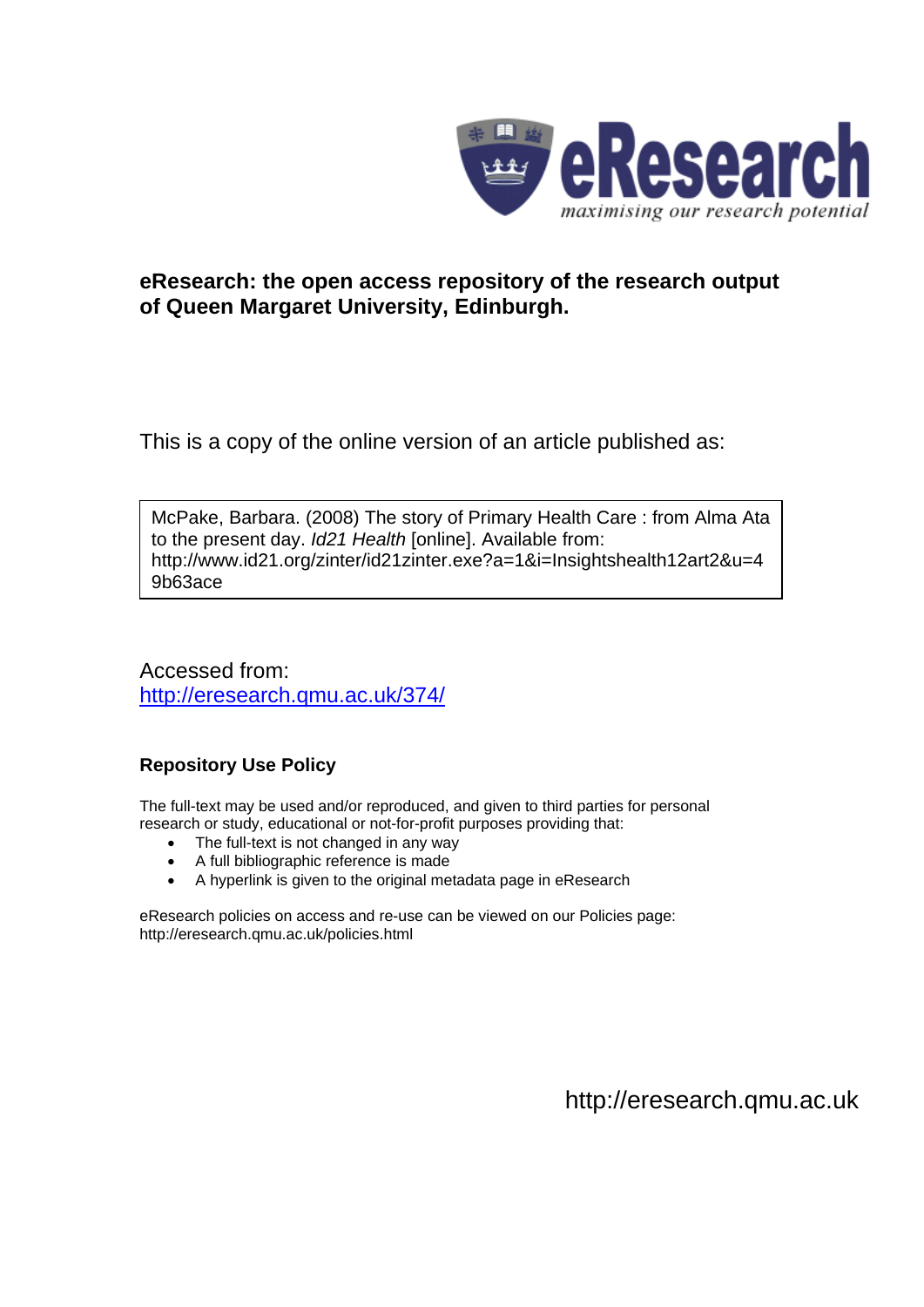## **The story of Primary Health Care : from Alma Ata to the present day**

 The idea of primary health care (PHC) emerged in the 1960s, in recognition of the shortcomings of the health systems inherited by developing countries after independence. The urban, centralised and curative-oriented health systems were poorly matched to the needs of their people.

### **Health for all**

 By the time of the Alma Ata conference in 1978, a consensus had emerged placing fresh emphasis on preventive, rural, peripheral and 'appropriate' services, integration and inter-sectoral collaboration, and participation of local communities. The conference itself affirmed the right to health – and its definition as a state of complete, physical, mental and social wellbeing.

 The Conference demanded 'an acceptable level of health for all the people of the world by the year 2000' or 'Health for All 2000', implying an emphasis on equity as well as effectiveness and efficiency.

 Fissures in the consensus appeared almost immediately. In 1979, the paper 'Selective Primary Health Care' proposed a limited list of cost-effective interventions to respond to most health needs in low-income countries, especially those of children. It prompted a host of critical responses which argued that cost-effectiveness did not ensure a universal health system or give sufficient space to equity, and that the holistic notion of health espoused in the Alma Ata declaration had given way to one of avoiding disease. They argued that the strategy provided a short-term fix rather than a long-term solution and that this implicitly medical notion ignored the need for collaboration and integration.

#### **Affordable primary health care?**

 A cornerstone of the initial consensus was that a PHC system would be affordable to low-income countries. The Rockefeller Foundation published the 'Good Health at Low Cost' case studies in the mid 1980s, which showed that some places such as China, Costa Rica, Sri Lanka and the Indian state of Kerala, had achieved affordable and effective health systems. All had dramatically improved health outcomes, despite economic constraints within widely differing political systems, but all emphasised PHC within an overall social welfare-oriented development model.

#### **PHC delivery system ignored**

 However, others argued that PHC is not cheap and that simple interventions require a delivery system that is frequently lacking in practice and ignored in the debate. The realities of PHC delivery systems failed to match up to the ideal. Services intended for poor people were often perceived as cheap and second class. Governance issues affected the delivery of services in a number of settings. Political commitment voiced at Alma Ata was often not followed up through implementation.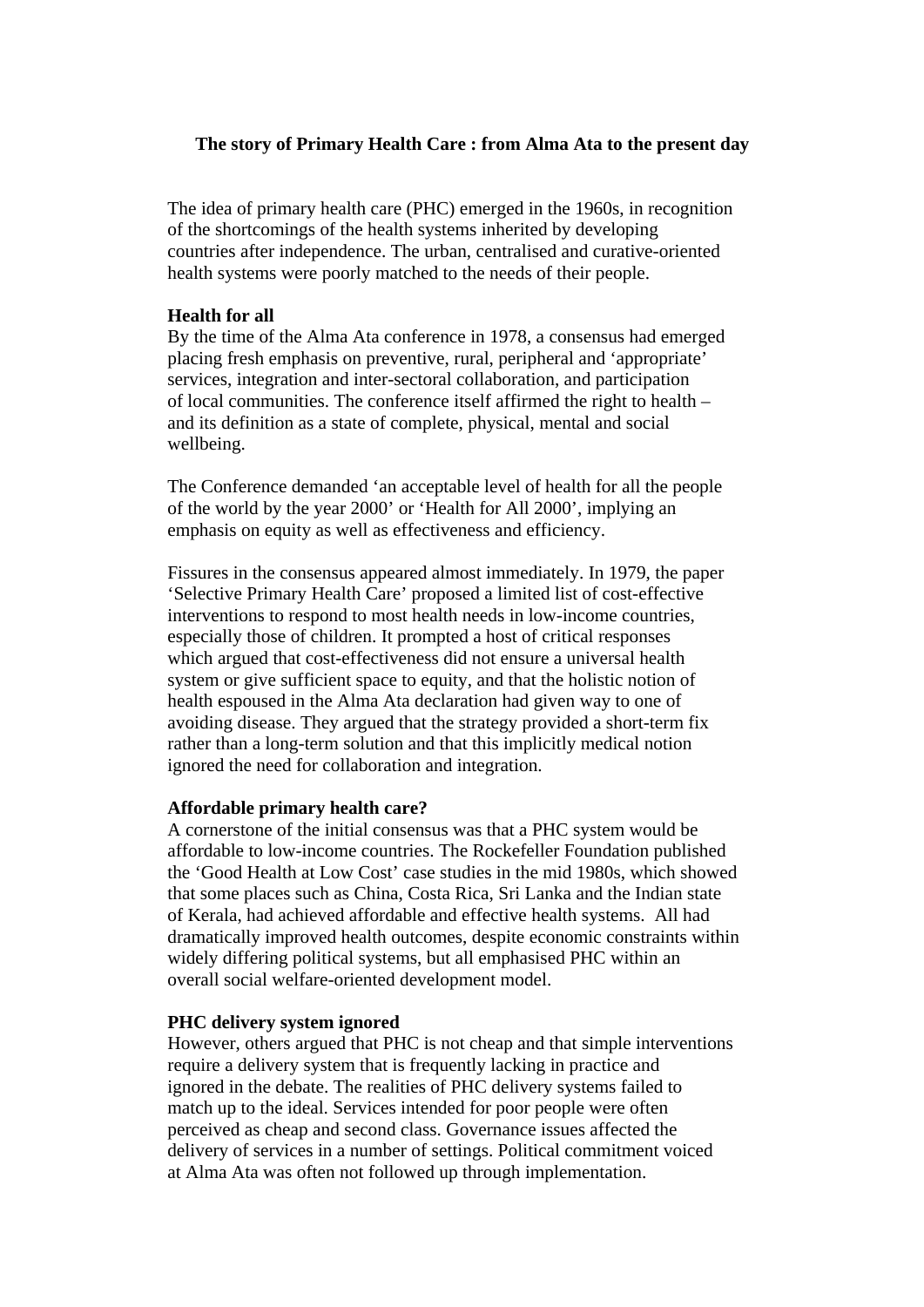By the 1990s, proposals looking for alternatives to over-stretched public sector budgets emerged from international agencies. Increased debt levels were undermining the credibility of increasing public expenditure and there was a growing emphasis on markets as the basis of public sector reform. The World Bank's Agenda for Reform promoted centralised user fees, insurance mechanisms and greater involvement by the private sector. And the Bamako Initiative proposed local revenue-generating mechanisms alongside measures to strengthen the delivery of PHC.

 These approaches, however, undermined access by the poorest people, threatening the universal principle enshrined in Alma Ata. User fees were widely implemented and equally widely maligned: evidence emerged, for example from Ghana, which resulted in reduced use of health services and exclusion of poor people.

 Several new approaches have emerged in the last decade, whilst those of the 1980s and 1990s continue to inform current thinking. Conflict between new aid modalities, most notably the sector wide approach – where aid effort in each sector is brought under a single management framework governed by national government and bilateral and international agencies – and international mechanisms with specific disease focus such as the Global Fund to fight Aids, TB and Malaria has similarities with the dispute between selective and comprehensive PHC.

 Should local ownership, integrated service provision and system development be emphasised, or measurable outcomes, specific objectives, and short-term efficiency?

 'Essential packages', itemising a limited set of priority cost-effective interventions, are now everywhere in aid dependent countries but raise the same questions that selective PHC did 30 years ago. How does a health system based on an essential package respond to a patient with a condition not covered by the package? What are the equity implications of allowing the private sector to fill the less cost-effective gap?

 It is possible to argue that PHC 'failed', in the sense that 'Health for All 2000' was not achieved. Advocates of comprehensive PHC have critiqued advocates of more selective approaches for their tendency to prioritise 'technical fixes' over larger social development processes. Nevertheless, if it is recognised that a more comprehensive PHC vision is more than a longer list of technical fixes, PHC failure can only be addressed in the same terms as those that evaluate wider development processes. These in turn perhaps can also be seen to have largely failed over the same period, owing to global economic and political forces and national failures of governance. These are likely to be the critical factors that determine success with PHC and other elements of social development over the coming decades.

### Source(s):

 'Selective Primary Health Care: an Interim Strategy for Disease Control', New England Journal of Medicine, 301, pages 967-74, by J Walsh and K